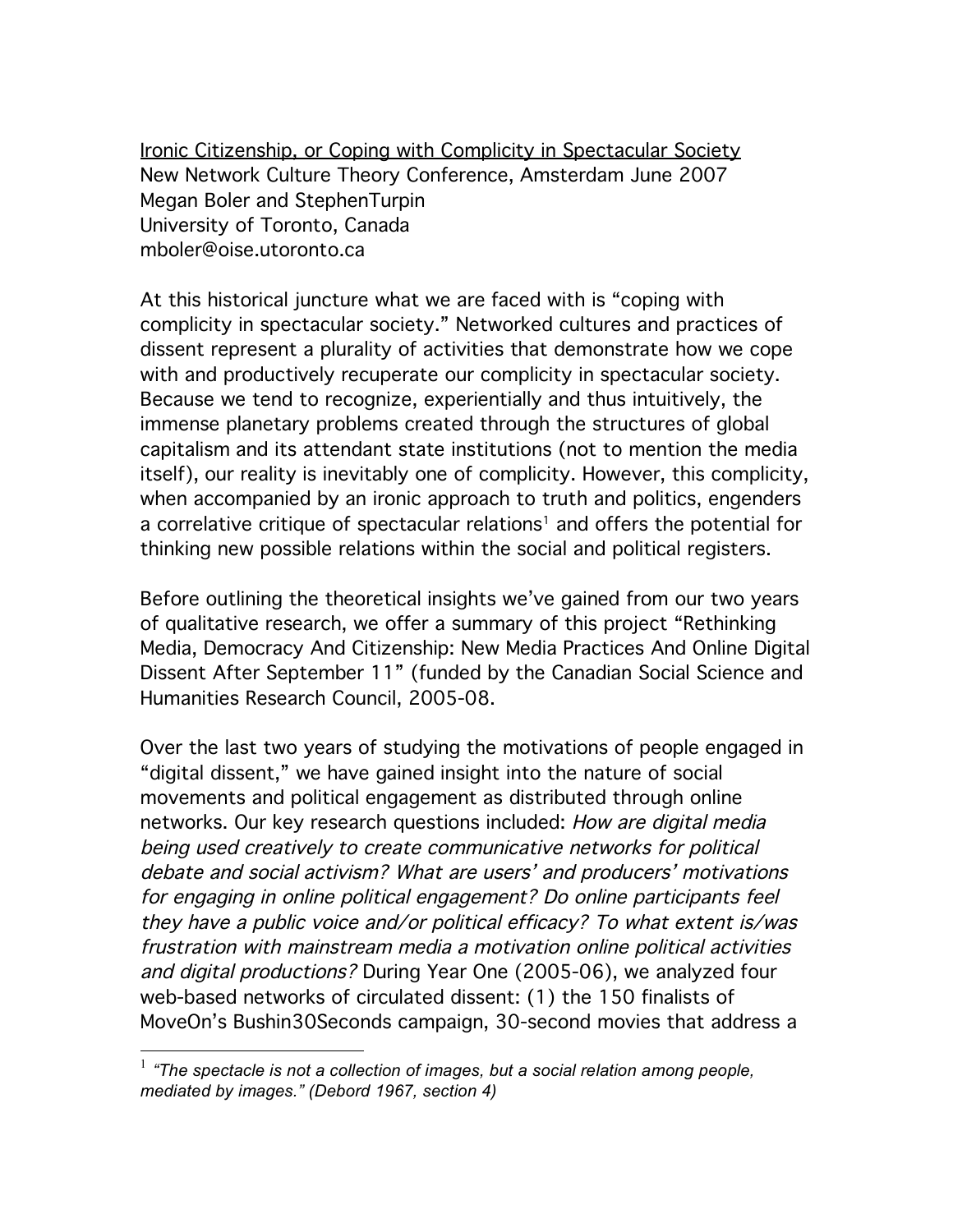range of post 9/11 political concerns; (2)Web-logs that engage political discussion of media representation of U.S. foreign policy, particularly with respect to the invasion of Iraq ; (3) Online discussions (threads, blogs, comments posted to blogs) that address Jon Stewart and The Daily Show, with particular focus on Stewart's 2004 appearance on the CNN talk show Crossfire; (4) Independently-produced viral videos that address diverse political issues related to U.S. policy. We developed a validated survey using non-probabilistic convenience sampling, and administered the 70 question survey to 157 bloggers and viral video producers. During Year Two, we conducted 35 semi-structured interviews.

In brief, our findings include the following. Across the survey of 157, the primary motivations of online producers were the following:

- make a statement/express myself/be heard
- express anger and frustration with current events or political issues
- influence others (especially to influence election results)
- offer "corrective" function to counter mainstream media

In contrast to the notion of digital publics being only so much "chatter," across thirty five interviews with bloggers and online video producers, my research team and I discovered that web-based communities sparked by political commentary such as The Daily Show (TDS) with Jon Stewart are vibrant and translating into action. Our survey of 157 producers evidences that more than half agree that, "My online political activity has caused me to take action in my local community (e.g., protest, boycott, etc.)." A majority, 60 percent, say that "My online participation in political forums has led me to join at least one political gathering or protest. Since becoming active online, 29% are "more active in 'offline' political activities," and 63% "spend about the same amount of time in 'offline' political activities."

The findings from the discourse analysis, our survey, and interviews of digital dissent producers, position us to (a) describe the motivations of online political producers and artists engaged in political multimedia work that seeks to counter dominant and corporate mainstream media (MSM); (b) disavow misconceptions that online citizenship practices detract from offline political organizing; (c) illuminate specifically the function of political satire and irony in an age of complicity with the spectacle. As modes of poesis, satire and parody engender a genre of political sensibility that arguably constitute significant counterpublics, and most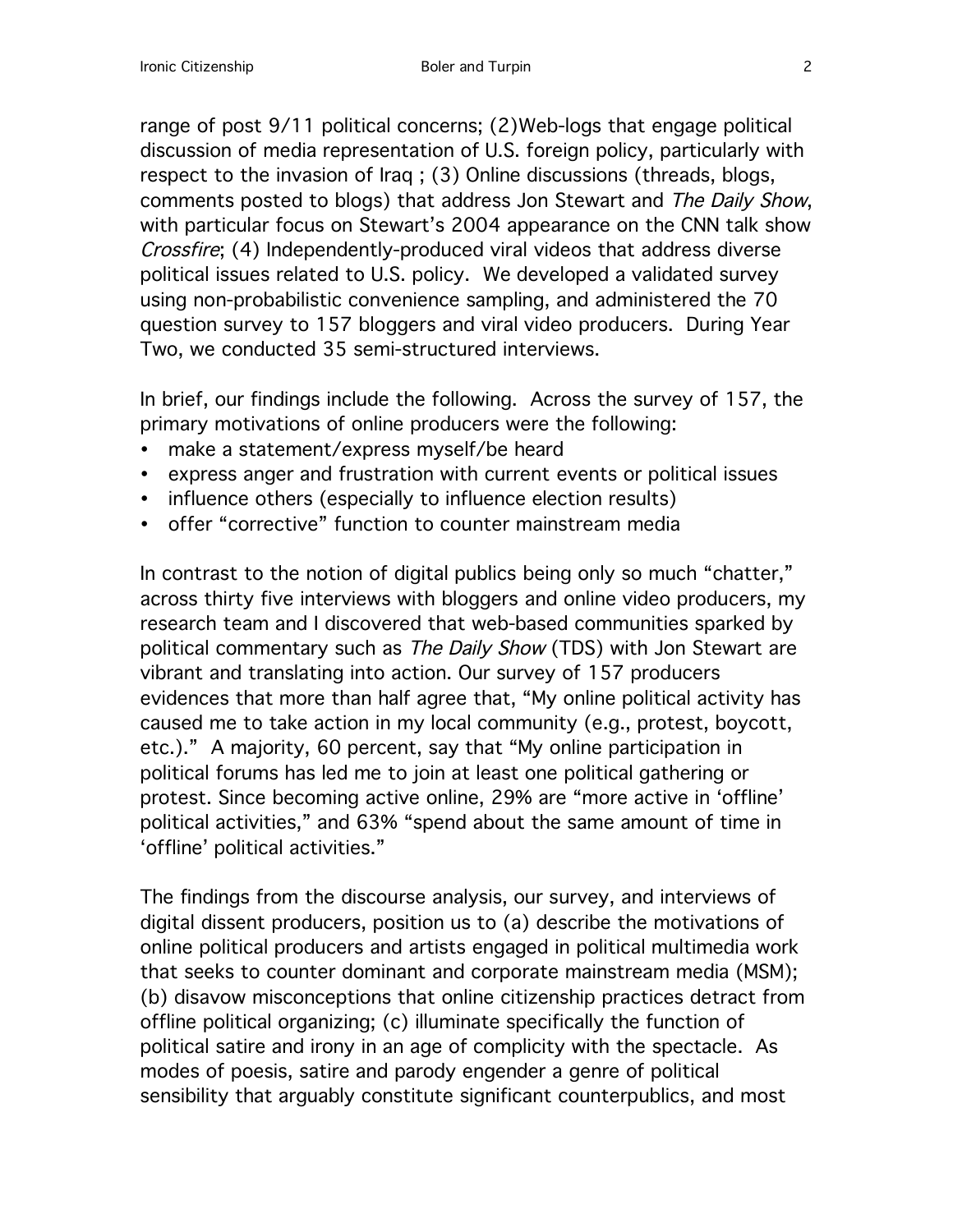certainly construct a de-naturalizing critique. From this large body of qualitative research, we have come to these following ten theses.

1. Everyone 'knows' the extraordinary lies of spectacle. We are certain only that we are being lied to. $2$  Yet there is simultaneously (some would say contradictorily) a profound desire for truth-telling and accountability in terms of historico-political narratives. Along with the unaccounted-for political, the media is also held responsible for being the site where the struggle to define reality is being waged. <sup>3</sup> Like the end of Polygraph: "Americans are Dying for the Truth"4 (a polemic which only follows after the genius use of the visually arresting image of scientific authority that proves the gut-level knowledge of lies), the demands for accountability arise in response to the flagrant and audacious disregard of politics. American political narratives increasingly produce the historical record for a massive proportion of our lived reality, and the historical knowledge of counter-power rarely finds a home in the public domain. However, despite the power maintained by White House, CentCom, and corporate media vectors, there is an increasing proliferation of plural narratives, and through the development of digital technologies we see the construction of a

*<sup>2</sup> "What postmodern theory and practice together suggest is that everything is that always was "cultural" in this sense, that is, always mediated by representations. They suggest that notions of truth, reference, and the non-cultural real have not ceased to exist, as Baudrillard claims, but that they are no longer unproblematic issues, assumed to be self-evident and self-justifying. The postmodern, as I have been defining it, is not a degeneration into 'hyperreality' but a question of what reality can mean and how we can come to know it. It is not that representation now dominates or effaces the referent, but rather that it now self-consciously acknowledges its existence as representation—that is, as interpreting (indeed as creating) its referent, not as offering direct and immediate access to it." (Hutcheon 1989: 32)*

*<sup>3</sup> Wark's 1994 term "media vector" aptly describes how different directions and sources of information collide and relationally inform and shape one another. There is no "fact" or "object" to be located.*

*<sup>…</sup> one deals less with the object of a media event than with its trajectory. …In the Gulf war, the object caught both journalism and critical analysis off-guard because it was never where it was supposed to be. Modes of discourse which still want to 'grasp' the facts, or get 'to the bottom' of 'things' have a hard time with objects endowed with electric mobility. Hence the need for an analysis which does not 'look' at 'things', either factually or critically. (Wark 1994)*

*<sup>4</sup> One of the 150 Bush in 30 Seconds ads (MoveOn.org) we studied closely in our research project.*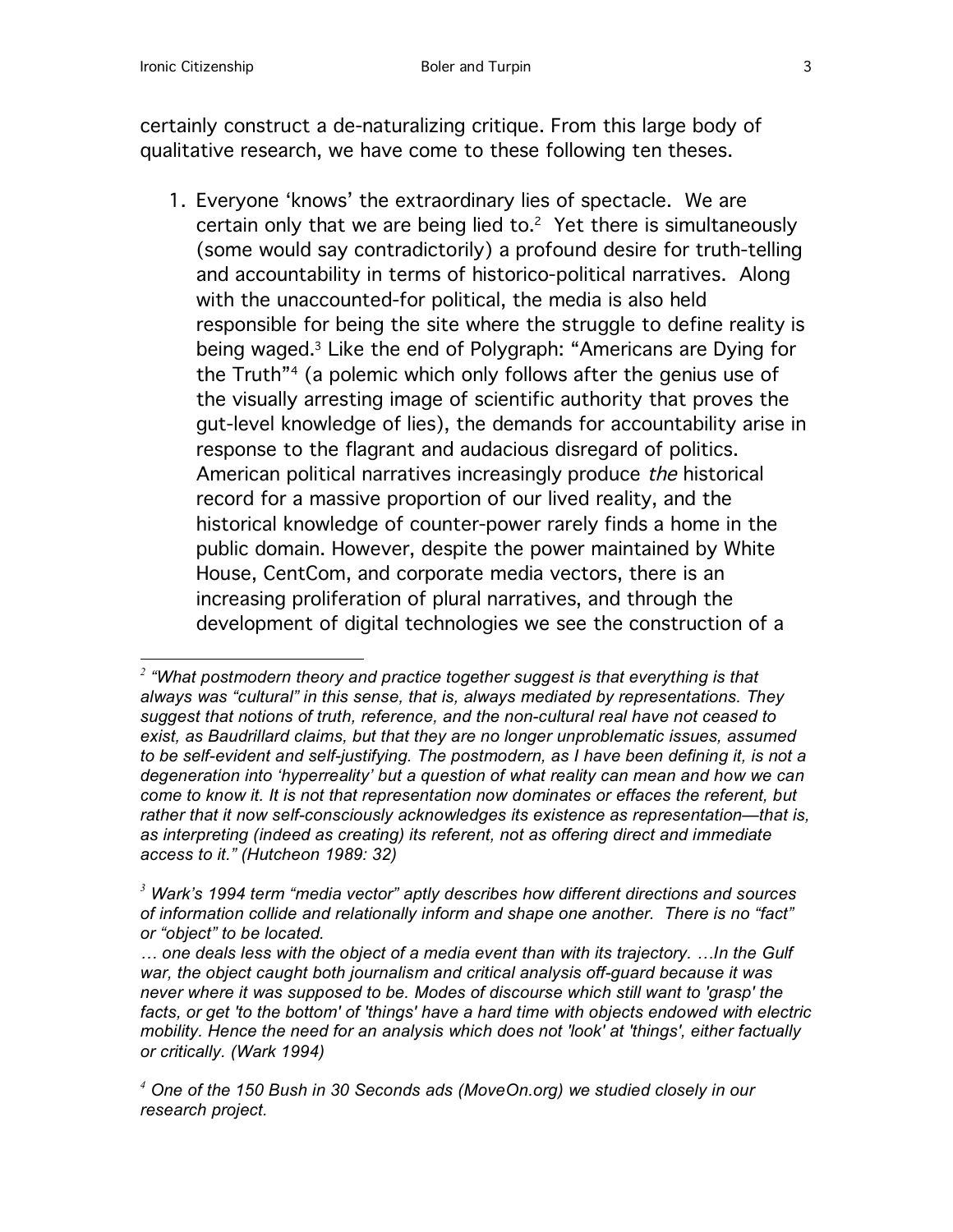public archive that arguably did not exist previously in the public domain as a resource or historical account—e.g., allowing potential of remix, etc. to reveal the aberrations of spectacle as it shapes historical record.

The desire expressed by publics for politicians and media to 'tell the truth' is held in paradoxical contradiction to the 'postmodern sensibility' (or, 'widely shared skepticism' towards authority as it attempts to exert control through spectacle) that all narratives are constructed, that all the world's a fiction. <sup>5</sup> The paradoxical desire for truth alongside awareness of truth's impossibility is a hallmark of this stage of spectacular complicity. 6

2. The revealing of the emperor's nakedness is in part due to the overabundance of the spectacle itself<sup>7</sup> and the concomitant shift from citizen to user (a shift recognized by Time Magazine, by corporate plunder of user-generated content, and by network and communication theorists). To offer a new account of the old subject we must turn away from the binaries of producer/consumer and content/audience which fail to explain (among other things) interactivity, proliferation of production and expression, and the fundamental break in the possibilities of who generates spectacular production -- because of the complex synchronicity of

*<sup>5</sup> "But no one really believes the spectacle." (Debord, Comments, 1988, 60) <sup>6</sup> As Linda Hutcheon describes in similar terms, "Postmodernism aims to be accessible through its overt and self-conscious parodic, historical, and reflexive forms and thus to be an effective force in our culture. It's complicitous critique, then, situates the postmodern squarely within both economic capitalism and cultural humanism—two of the major dominants of much of the western world." (1989: 13)*

*<sup>7</sup> "The diffuse spectacle accompanies the abundance of commodities, the undisturbed development of modern capitalism….Irreconcilable claims crowd the stage of the affluent economy's unified spectacle; different star commodities simultaneously support contradictory projects for provisioning society…" (Debord section 65, 1967/1983). In this section, Debord describes not only the perpetually deferred unity which drives desire within the spectacular society where each fragment keeps luring us towards the dream of the whole, but speaks as well to the central effect of contradiction and irreconcilable claims that are inherent to spectacle. The centrality of irreconcilable claims and contradiction to the spectacle is captured by Colebrook's notion that, at its best, "the most complex forms of irony intensify contradiction; they do not clearly contradict the true or the logical in order to present themselves as in opposition to what is said; they do not allow for a truth or sense behind the speech act. The speech act produces a conflict of sense, expressing both sides of an assertion with equal force." (Colebrook, 166-67)*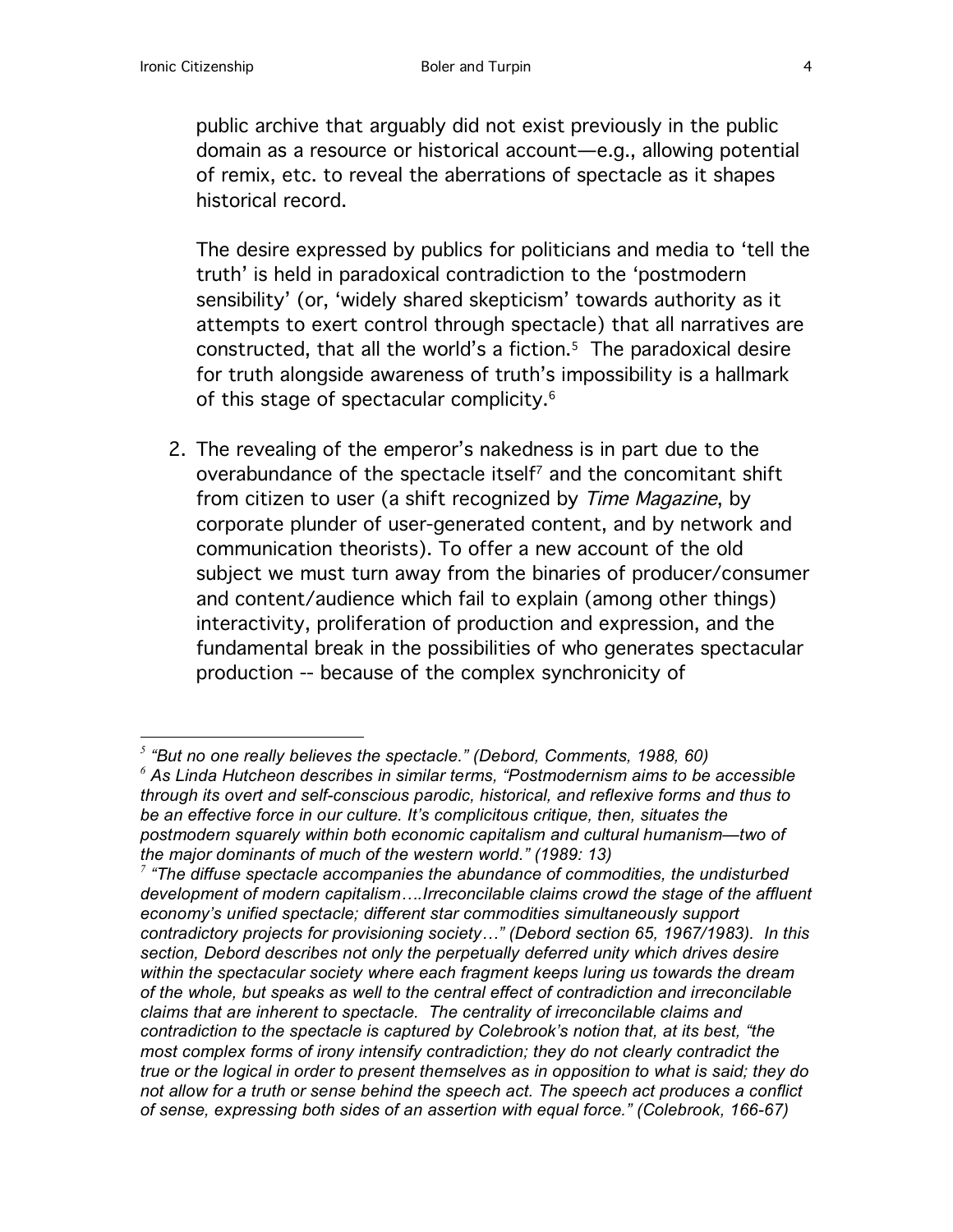interconnected planes of production. <sup>8</sup> User-generated content has radically changed theories of communication that relied on producer/consumer, so that we now can trace "a nonrepresentational politics of relations." (Lovink and Rossiter)<sup>9</sup>

3. The diverse means of mutating the signifiers and meanings of the spectacle within the user-generated relations illustrates the ("nondemocratic but not anti-democratic networks"10) nonrepresentational politics of relations. The theory of spectacular society requires further nuance and update since Guy Debord's publication of Comments on the Society of the Spectacle in 1988, which developed his early analyses of spectacle initially published in 1967.<sup>11</sup> To build on this theory, we must attend to the issue of surveillance as telling its own secret and plotting its own demise into a monstrous aporia of nodes which can be collected but remain largely unmonitored. <sup>12</sup> (A brief example: The U.S. bureaucrats in charge of Al-Hurra cannot even staff the propaganda station with Arabic speaking functionaries and as a result accidentally broadcast a free half hour of an enemy terrorist leader. One American is fired, and another is hired to replace them who also does not speak Arabic.) The means of mutating and modulating political engagement that can create a distance from spectacle, can include blogs, political satire, digiart, agitprop, and tactical media. Bloggers tend to feel the most community; professional journalists express the greatest hope. <sup>13</sup> Meme and viral producers—artists and

*<sup>8</sup> The new phenomenon or scale of interactivity stands in contrast to Debord's <sup>1967</sup> description of spectacle: "But the spectacle is not identifiable with mere gazing, even combined with hearing. It is that which escapes the activity of men, that which escapes reconsideration and correction by their work. It is the opposite of dialogue." (section 18)*

*<sup>9</sup> Ten Theses on Non-Democratic Electronics: Organized Networks Updated, Geert Lovink and Ned Rossiter (2007)*

*<sup>10</sup> Ten Theses on Non-Democratic Electronics: Organized Networks Updated, Geert Lovink and Ned Rossiter (2007)*

*<sup>11</sup> "In societies where modern conditions of production prevail, all of life presents itself as an immense accumulation of spectacles. Everything that was directly lived has moved away into a representation (Debord 1967 section 1)*

*<sup>12</sup> "Surveillance spies on itself, and plots against itself." (Debord Comments 1988: 84) <sup>13</sup> Our survey and interviews (Rethinking Media and Democracy, funded by the Social Science and Humanities Research Council 2005-08) revealed this difference between the experience of bloggers and meme/viral video producers. See Survey Results www.meganboler.net. The observations about journalists' sense of hope come from the in-depth interviews conducted with Amy Goodman (Pacifica-Democracy Now!), Hassan*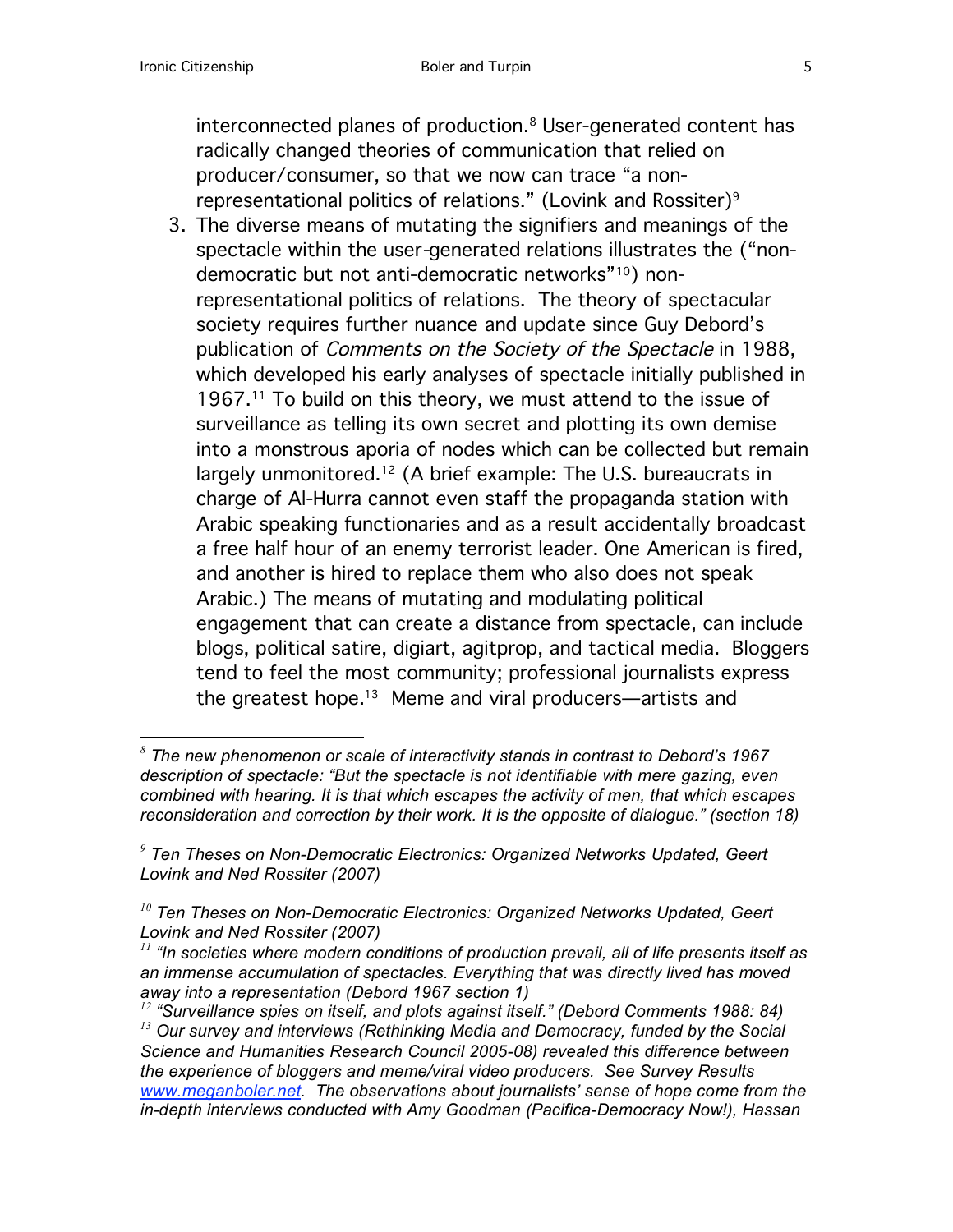agitprop artists—tend to feel isolated. The lonely crowds<sup>14</sup> - those who are compelled to examine and critique the necessary contradictions of complicity within the spectacle - turn to satire as a practice which follows along with "the empty square." As Deleuze explains in a 1967 article "How do we recognize structuralism?", the empty square is the location of a *problematic*.<sup>15</sup> The empty square is the very possibility of forming a problem that intersects a variety of different planes or registers (government, the family, race, gender, class, etc.) — without falling victim to an apathetic passivity nor filling in the square of meaning with any final determinant (the desire to fix cause and thus determine course of action too simply). MSM fixates on either of these options, creating a discourse of truths and final solutions that makes any critique within their own discourse or on their own terms all but impossible.

4. The appeal of satire and irony<sup>16</sup> is in large part the "frank admission" of complicity" with the spectacle. Beginning with its self-assignation

*Ibrahim (Al Jazeera), and Deepa Fernandez (WBAI-Pacifica) for the forthcoming edited book Media and Democracy: Tactics in Hard Times (MIT Press 2008, ed. Megan Boler). <sup>14</sup> "…all the goods selected by the spectacular system are also its weapons for a constant reinforcement of the conditions of isolation of 'lonely crowds.'" (Debord 1967, section 28)*

*<sup>15</sup> Deleuze first evokes a concept of seriality as component of structuralism in his essay "How do we recognize structuralism?" where he advocates a serialization of structure as a means of overcoming the double-bind of positivism and determinism within the structuralist project. Because the structure implies several series, Deleuze shows through his concept of serialization that the determination of the primary series (which is the primary signification and determines the signifiers of the other series) relies on the empty square (or the object = x). Therefore, because the object = x cannot be shown to belong solely to one series – if it could, it would not operate – the determination of the primary series can never be conclusive. In this sense, we can see how the object = x opens the series to further serialization, opening a way for the 'structuralist hero' to think through structures without being determined by their logic of construction. In fact, it could be argued that it is precisely the object = x that emerges as the permanent transfer engendered by the nomad line, or the line of flight, in A Thousand Plateaus.*

*<sup>16</sup> To define these terms in brief, satire is commonly understood as literary, dramatic, or visual art intended to critique vice, folly, or abuse. While frequently comedic and using humor and wit, its primary intent—particularly and in its best instances I would argue in the case of political satire—is to call attention to the wrongs committed by those in power. Satire uses various devices, ranging from irony to buffoonery, derision and grotesquery. Many argue that satire is set apart from other comedy by its clear moral outrage—the attempt to point out vice or abuse through the stated or implied measure of what is morally right or a value that should be strived for by those who are targeted in the satirist's critique. Parody at its simplest is a stylistic imitation that serves to call attention to and ridicule the original style. In skillful parody, the original style is so aptly-*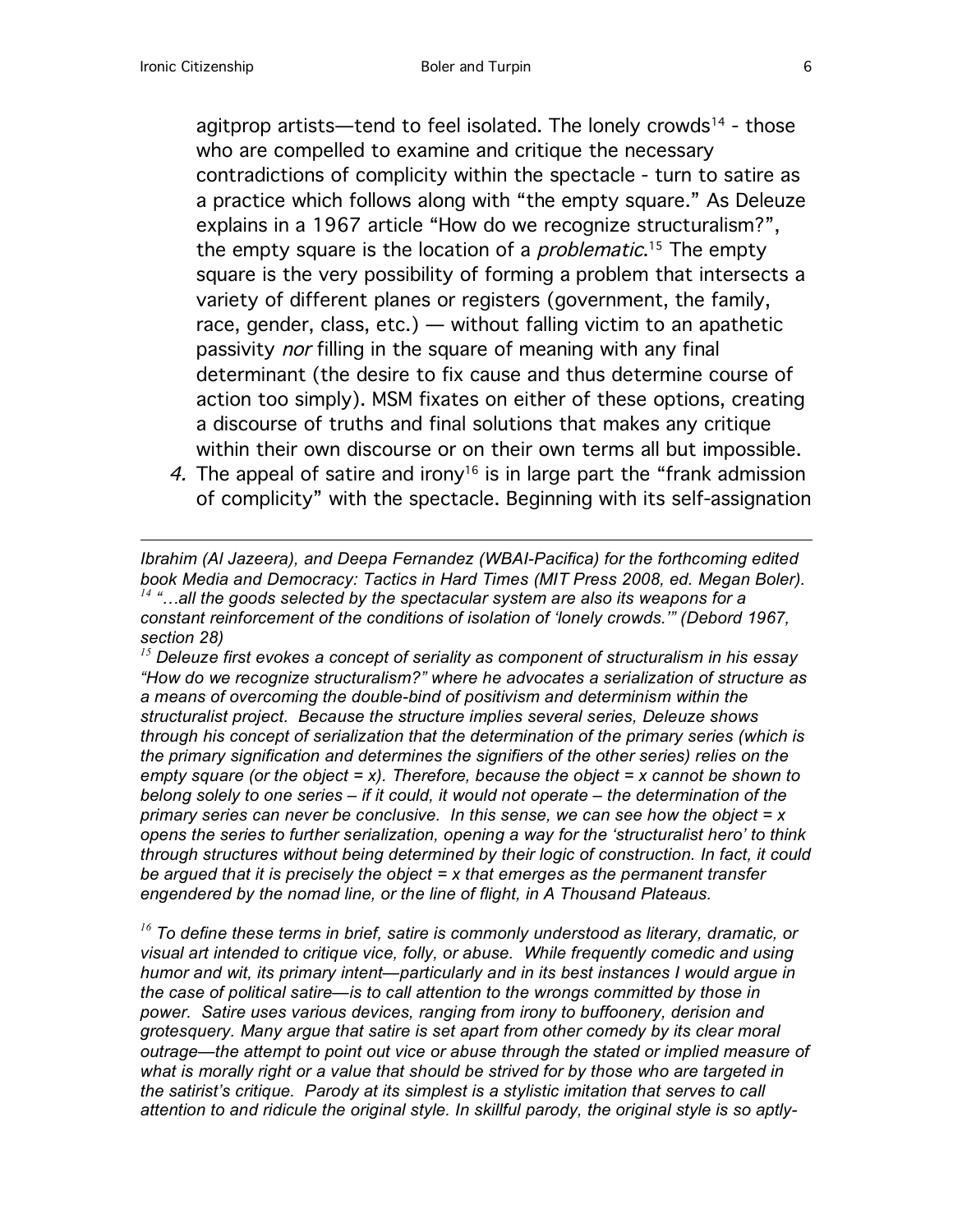of "fake news," (*The Daily Show* is known as "the most trusted name in fake news") Jon Stewart and Stephen Colbert of The Colbert Report (CR) insistently assert that they are merely comedy and not news, have no partisan agenda, and claim no outside of the spectacle of commodity. <sup>17</sup> They assert their complicity in the following ways: by referring to their corporate owners; by dismissing their own authoritative claims; by asserting either explicitly or through the spectacle of performance that are theatre and not news; by recognizing the immediate contradiction of the very fact that they exist and appear through broadcast at all ['I would not exist but for the corporation that feeds me']. Then, on this plane of contradiction, they unfold myriad layers of ironic and satirical nuance that begin to satisfy the craving for what we might call, with a nod to Foucault, an "effective history of the recently past."18 Perhaps the historical movement of Marxist analysis to foreground the contradictions of socio-economic life has found its contemporary counterpart in the plurality of attempts, from viral videos and digital art to TDS and CR, to demonstrate the multiplicity of interactions and power structures that backform the complicity we all experience.

*imitated and pushed to its extreme, that the viewer sees not merely a silly imitation but a scathing critique of the satirist's target (Stephen Colbert's comic adoption of FOX News personality Bill O'Reilly's character is a clear example of an extraordinarily skilful parody). Irony is one style used within satire, generally understood as the use of language to say one thing and mean another. Irony is frequently the aspect of satire in which one finds discussions about the necessity of shared cultural meanings in order to "get" the joke or play on words and meaning.*

*We are interested not only in this basic sense of irony, but cases that exemplify where "the most complex forms of irony intensify contradiction; they do not clearly contradict the true or the logical in order to present themselves as in opposition to what is said; they do not allow for a truth or sense behind the speech act. The speech act produces a conflict of sense, expressing both sides of an assertion with equal force." (Colebrook 166-67)* 

*<sup>17</sup> TDS and CR stand in distinct contrast to Hutcheon's description of television as primarily "commodified complicity" and in lacking the critique that characterizes her notion of postmodern paradox: "Most television, in its unproblematized reliance on realist narrative and transparent representational conventions, is pure commodified complicity, without the critique needed to define the postmodern paradox." (Hutcheon 1989:10) <sup>18</sup> Although the distinctions between a Marxist analysis of contradiction and a postmodern sensibility regarding complexity should not be collapsed as a simple historical difference, there is nonetheless a clear continuity along this line of critical engagement.*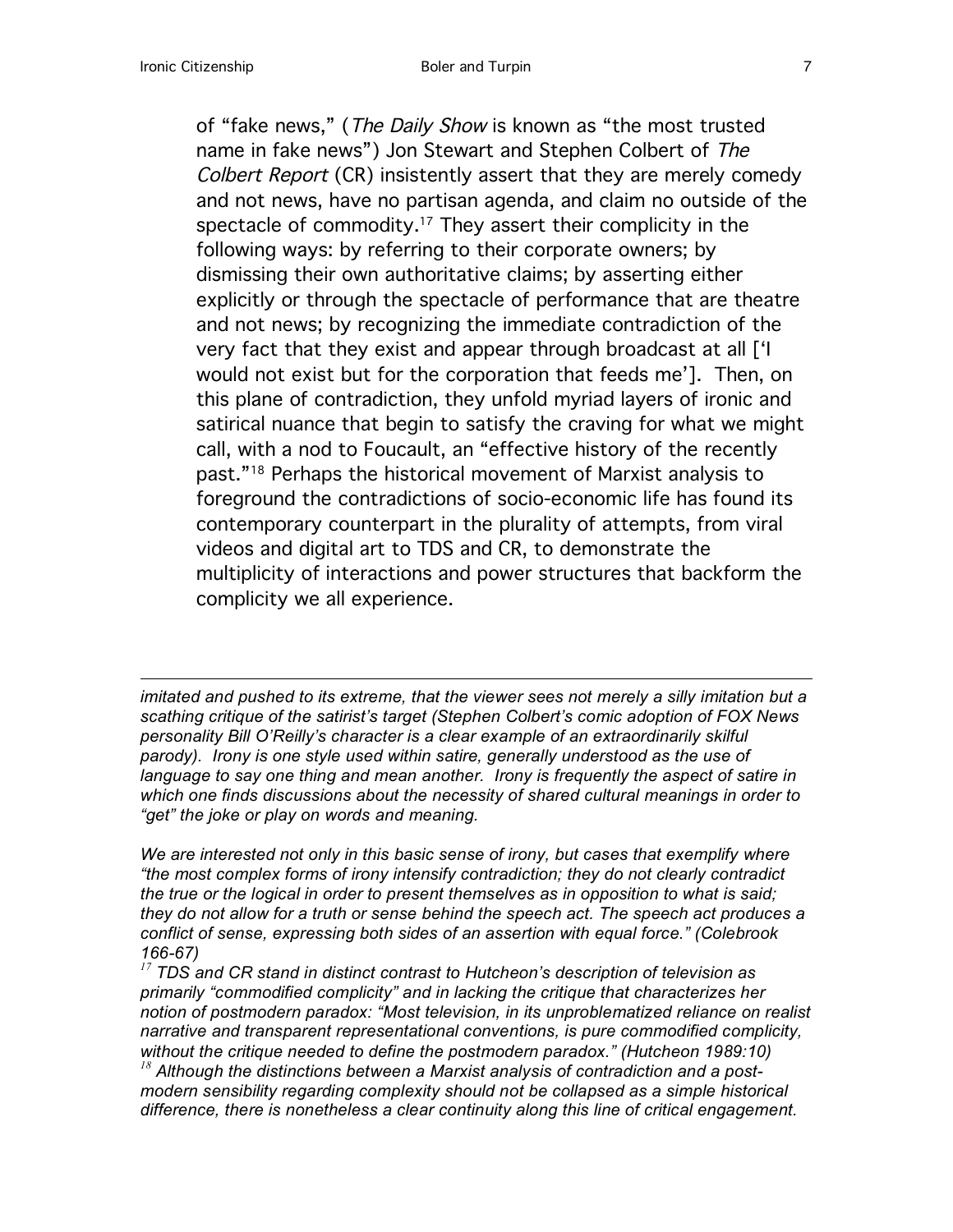- 5. The post-2001media landscape is but the confirmation of the necessity of a "contradictory" life -- the spectacle of terrorism<sup>19</sup> and the abuses of the exportation of democracy represent the modulation of foundational ideologies from previous epochs as they shift into postmodern landscape of oligarchies and corporations. Within this landscape, the premise of the news "telling the truth" has lost all credibility as we recognize the impossibility of noncontradiction. This is well-exemplified in an exchange between JS and Bill Moyers in 2003: " I do not know whether you are practicing an old form of parody and satire…or <sup>a</sup> new form of journalism. Stewart replies, "Well then that either speaks to the sad state of comedy or the sad state of news. I can't figure out which one. I think, honestly, we're practicing <sup>a</sup> new form of desperation…."July 2003(Bill Moyers Interview of Jon Stewart, on Public Broadcasting Service) This new form of desperation is precisely the creation of a gap, or affective moment of satirical performativity that allows a space for thinking the empty square, or of unfolding the problematic of politics on new terms (not just 'Leave Iraq or Stay', but how do we actually conceptualize the subtleties of this war and on what terms should we engage with its illegitimacy --- NOT on the terms of the MSM!) In this sense, the "contradictory" elements foregrounded by post-modern satirical practices cannot be resolved through any dialectical synthesis, but instead reveal the complexity of the overlapping networks of power and our participation within them.
- 6. MSM not only upholds a naïve-seeming correspondence notion of truth [i.e., such correspondence theory is increasingly eyed with skepticism--despite the usefulness of strategic essentialism and measures such as "those who watch TDS and CR are the 'best informed' says PEW study"<sup>20</sup>], but any such correspondence theory

*<sup>19</sup> "The story of terrorism is written by the state and it is therefore highly instructive. The spectators must certainly never know everything about terrorism, but they must always know enough to convince them that, compared with terrorism, everything must be acceptable, or in any case more rational and democratic." (Debord, Comments, 1988: 24)*

*<sup>20</sup> Viewers of Jon Stewart's The Daily Show and Stephen Colbert's The Colbert Report rank number 1 in the "best informed American public." However, note as well a (methodologicaly-questionable) study which received extensive press attention in spring 2006 on "the daily show effect," evidencing that a sample of college students became "more cynical" from viewing The Daily Show.*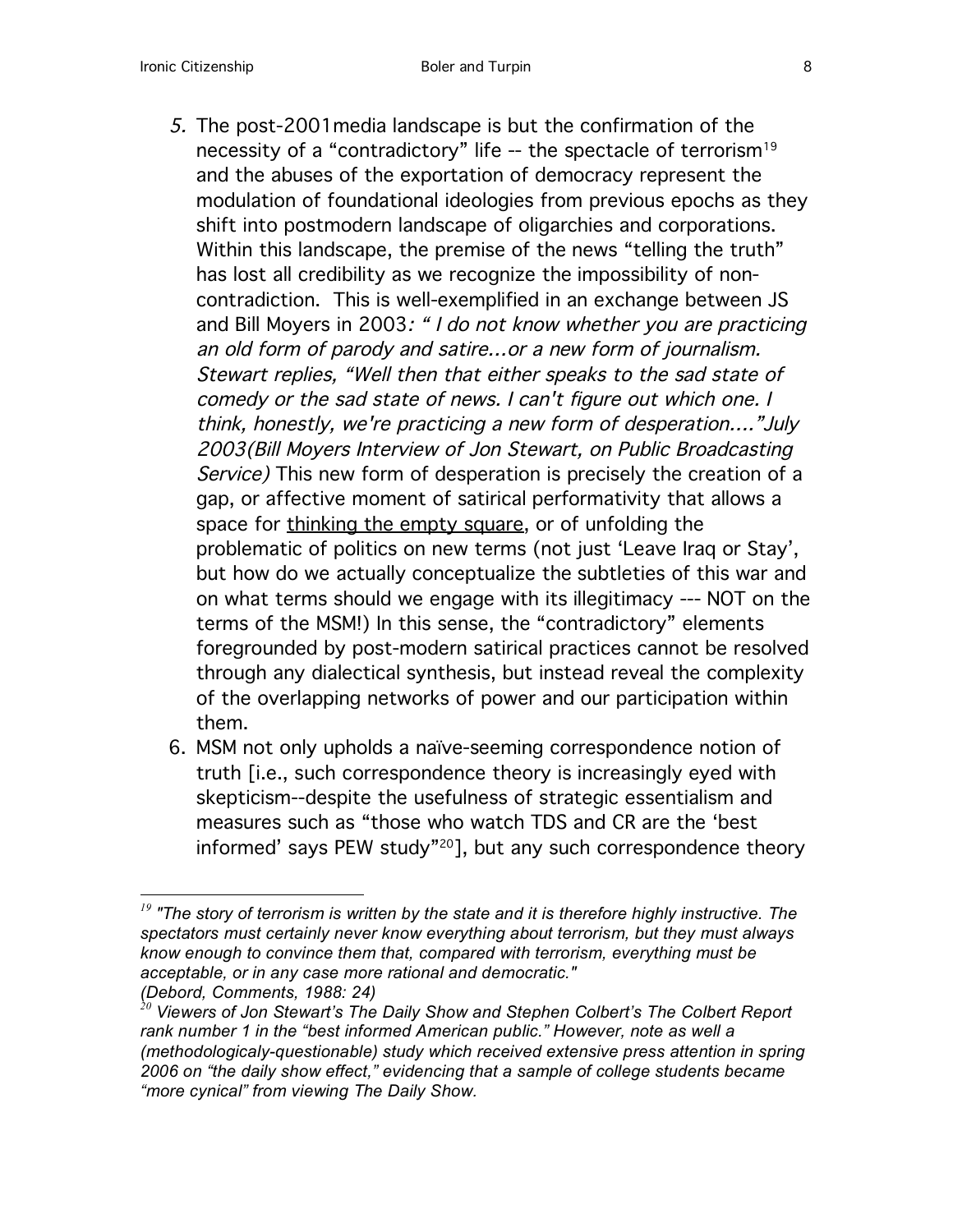(through its discourse of fairness and facts) assumes an overly simplistic morality of right and wrong that insults postmodern sensibilities of complexity and contradiction which the spectacle itself cannot help but make obvious. In short, attempts to *hide* the spectacle do not sell, and many audiences are so savvy that in PR and advertising, truth and sincerity are 'in': e.g., on Youtube ads are only praised when they are not posted by the advertisers as ads selling a product; rather, their critical acclaim occurs when they are posted by users as contributions to the recognized media spectacle.<sup>21</sup> This sense of insult when complicity is *unrecognized* is losing readers/viewers by the droves, creating the "problem" of media literacy as conceived and the near impossibility of a pedagogy of media to suit current sensibilities. The irony and satire of fake news suit this particular user best: we would rather follow the empty square than fill it in simplistically/ deterministically; but we risk losing faith, hope, optimism and falling into the second accident of structuralism—apathy. Satire such as TDS and CR is the salvation for many in North American and increasingly other English-speaking audiences of users, <sup>22</sup> because at its best it allows the ambiguity of meaning that resonates with our lived experience of hyper-contradiction. We disagree with the current order, with the current regime, with the current administration, but the complexities of our reality prevent us from articulating--as FOX

*In counterpoint, see also the (methodologically questionable) academic study that claimed the "daily show effect"—that those who watch TDS will be cynical in voting patterns: "The Daily Show Effect Candidate Evaluations,Efficacy, and American Youth"Journal of American Politics Research.*

*<sup>21</sup> May 2007 National Film Board "Meet the Insiders" panel discussion on advertising, Toronto.*

*<sup>22</sup> We have highlighted TDS and CR because of their public and popularized spectacular place in the current political climate within North America. These are but two examples of the kinds of satire and irony used to shift relations to spectacle. Other examples are*  included in our research (see www.meganboler.net) and we would also mention On the *Map, Avi Lewis' new show on CBC and the use of remix, ironic, sarcasm; Saddam-Rumsfeld viral video (get cite); National Security Archive of George Washington University, as public archive for the development of effective histories of American policy http://www.gwu.edu/~nsarchiv/nsa/the\_archive.html*

*<sup>&</sup>quot;The six news sources cited most often by people who knew the most about current events were: "The Daily Show" and "The Colbert Report" (counted as one), tied with Web sites of major newspapers; next came "News Hour With Jim Lehrer"; then "The O'Reilly Factor," which was tied with National Public Radio; and Rush Limbaugh's radio program. (April 16, 2007, Best-Informed Also View Fake News, Study Says, by Katharine Q. Seelye New York Times, April 16 2007)<sup>20</sup>*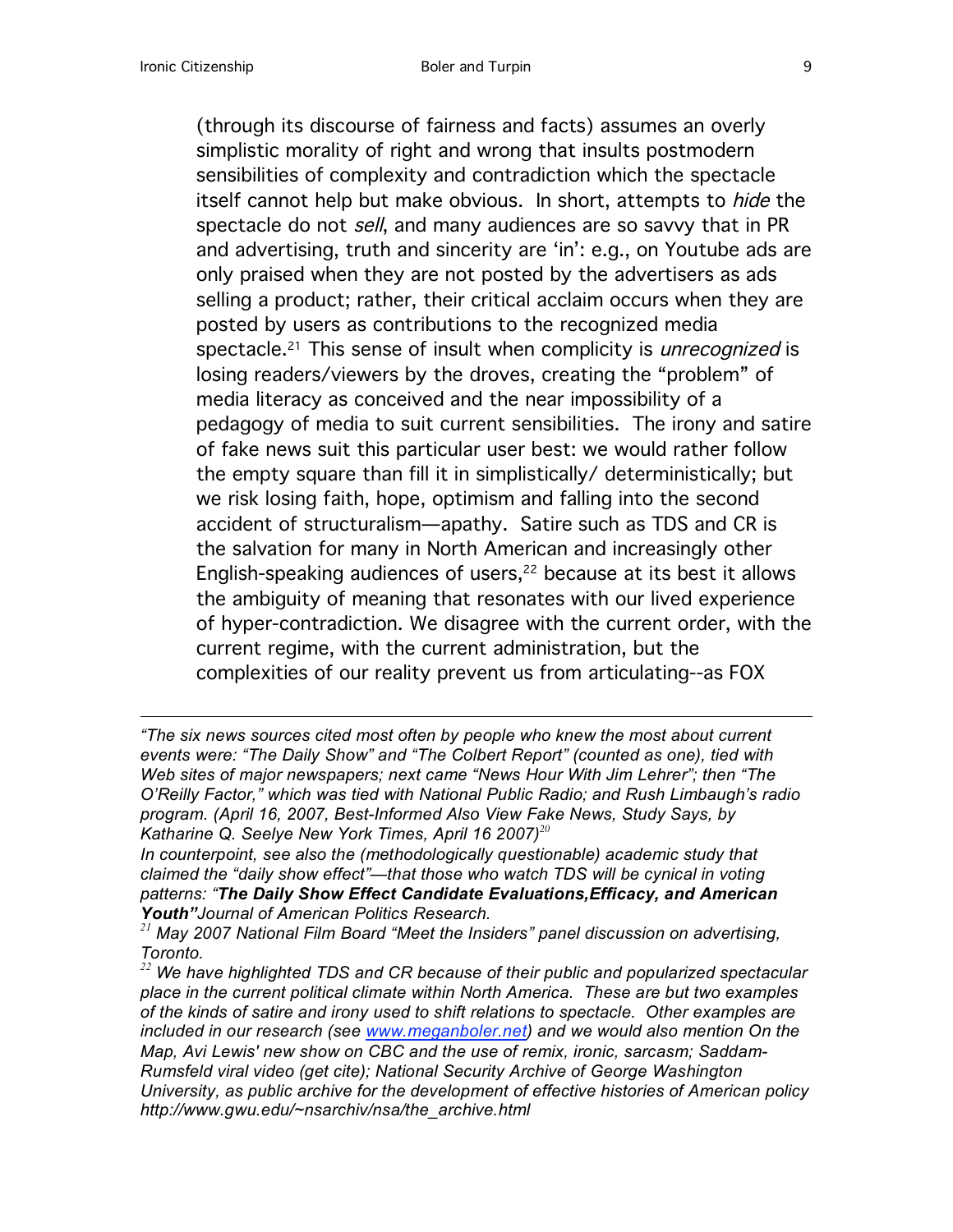News might demand of us--a perfectly honed and sound-byte ready "answer" to these problems.

- 7. The layers of irony reflect at their best the complexity of an analysis that is able to breakdown the chains of signifiers that create a play and pleasure in reflecting in spite the horrors that (a) require the reflection and enable its meaning and (b) indicate that things could get worse. Returning to Deleuze's concept of the empty square, we can see the importance of maintaining both of these positions simultaneously – that is, provoking the desire to engage with a problematic, and, making this provocation compelling in the sense that it retains a sense of movement (i.e., things could, and very often are, getting worse).
- 8. We experience the profound sincerity of the court jester and satirist as most trustworthy when—with values consistent with their court jester, satiric nightly critiques of the spectacle of politicians and media—they express calls for democracy, justice, fairness of representation, pubic responsibility of media and politicians within the ironic stage of the real. This occurs when the court jester steps from his usual stage into another 'real' staged context—e.g., Jude Finesterra of the Yes Men on BBC; Jon Stewart on Crossfire; or Colbert at the White House Press Correspondent's Dinner. <sup>23</sup> When these demands for accountability are made in public forms that reveal the emperor's nakedness with tactics that get play, the de-naturalizing critique gains teeth and its bite becomes effective—revealing the complicities of the spectacle in public to the public. Too much sincerity depresses and won't sell; but strategic sincerity builds on trust. To the extent that sincerity is

*<sup>23</sup> In 2004, the top-cited blogosphere media story in 2004 (www.BlogPulse, Year in Review) was the appearance of Jon Stewart on CNN's Crossfire talk show. 600,000 people watched the television broadcast and millions watched the online streaming of Jon Stewart skewering the talk show hosts for debasing journalism in the name of political debate. In this episode, Stewart appeals for "civilized discourse," a "responsibility to public discourse," and to "stop hurting America" with partisan hackery and theatre that masquerades as news on CNN. In 2006, Stephen Colbert was an invited keynote speaker/performer at the Washington D.C. annual White House Press Correspondent's Dinner. Colbert's masterful parodic performance delivered a scathing critique of George W. Bush and his administration—with Bush himself sitting three feet away from Colbert, and in front of hundreds of White House and other political figures. There was an extensive mainstream media blackout covering the event, but it has become a second watershed moment in public media and political critique.*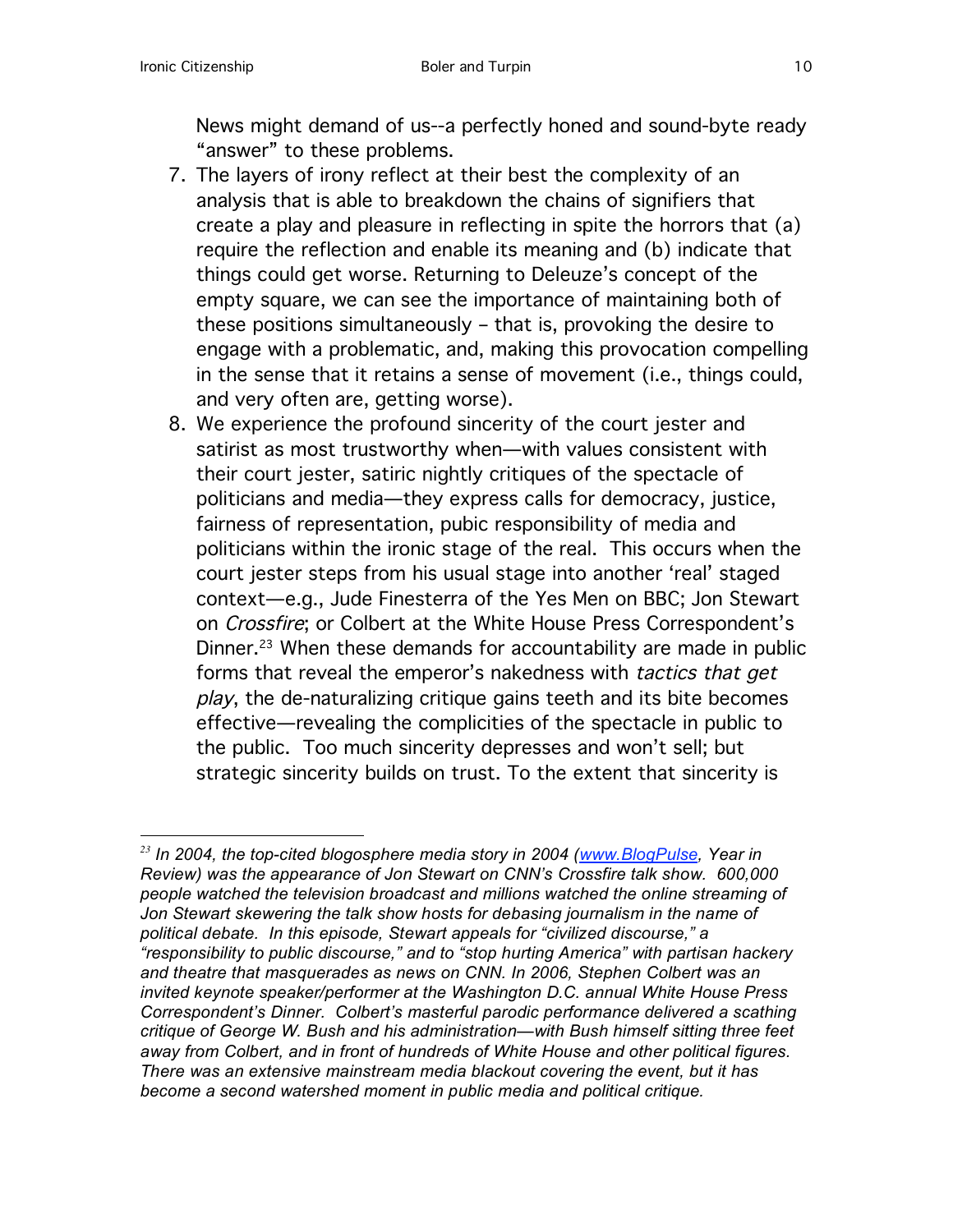used<sup>24</sup> it says, "it could get worse." This is perhaps the closest satire comes to a call to action: playing on the sincerity that it demonstrates through the already-admission of complicity and the platform of an impossible truth ("fake news"), contemporary political satire at its best forms an "effective history."

- 9. The effective incitement to reconfigure action or social relations can be measured in part through counterpublics and their formation. I interviewed an established blogger who began streaming Daily Show clips when his Macintosh wouldn't interface with the Comedy Central site, and decided it would be a service to other Mac users to post clips in Quicktime format. As a result, he unexpectedly began to get voluminous traffic from readers around the globe. I asked him if he thought that his site resulted in any action. It was a surprise to me to hear him report that in fact, as he learns from the ongoing conversations and comments posted on his website, that because of viewing and discussing The Daily Show many member of this progressive community have been led to activism. Another blogger was inspired to go join Cindy Sheehan's protest in Crawford because of the conversations engaged through his Daily Show postings. Other examples of these effective reframings of spectacle include Jon Stewart on Crossfire, and Stephen Colbert and the White House Press Correspondent's Dinner as watershed moments of scathing public critique of media and the political administration; the PEW study of TDS/CR viewers as the "most informed" Americans. From these examples, only a few among the many we have found in our research, it is clear that the satirical tactic of problem-formation cannot be reduced to a laughable political critique; instead, it can engender a new commitment to engaging in practices that contest relations within spectacular society.
- 10. From such effects we can move at least to the hope provided by effective history of the recently present: longer sound bytes; creation of a pause and a gap; context; engendering of reflection<sup>25</sup>

*<sup>24</sup> This sincerity is akin to Rorty's problematic assumption of the private ironist who publicly asserts a strategically essential reference to democracy, freedom, justice as a pragmatic stance (1989).*

*<sup>25</sup> Hutcheon's definition suits this reflexive function of satire and irony as a window that opens onto the effective history of the recently present: "This is the confrontation that I shall be calling postmodernist: where documentary historical actuality meets formalist self reflexivity and parody. At this conjuncture, a study of representation becomes, not a study of mimetic mirroring or subjective projecting, but an exploration of the way in which*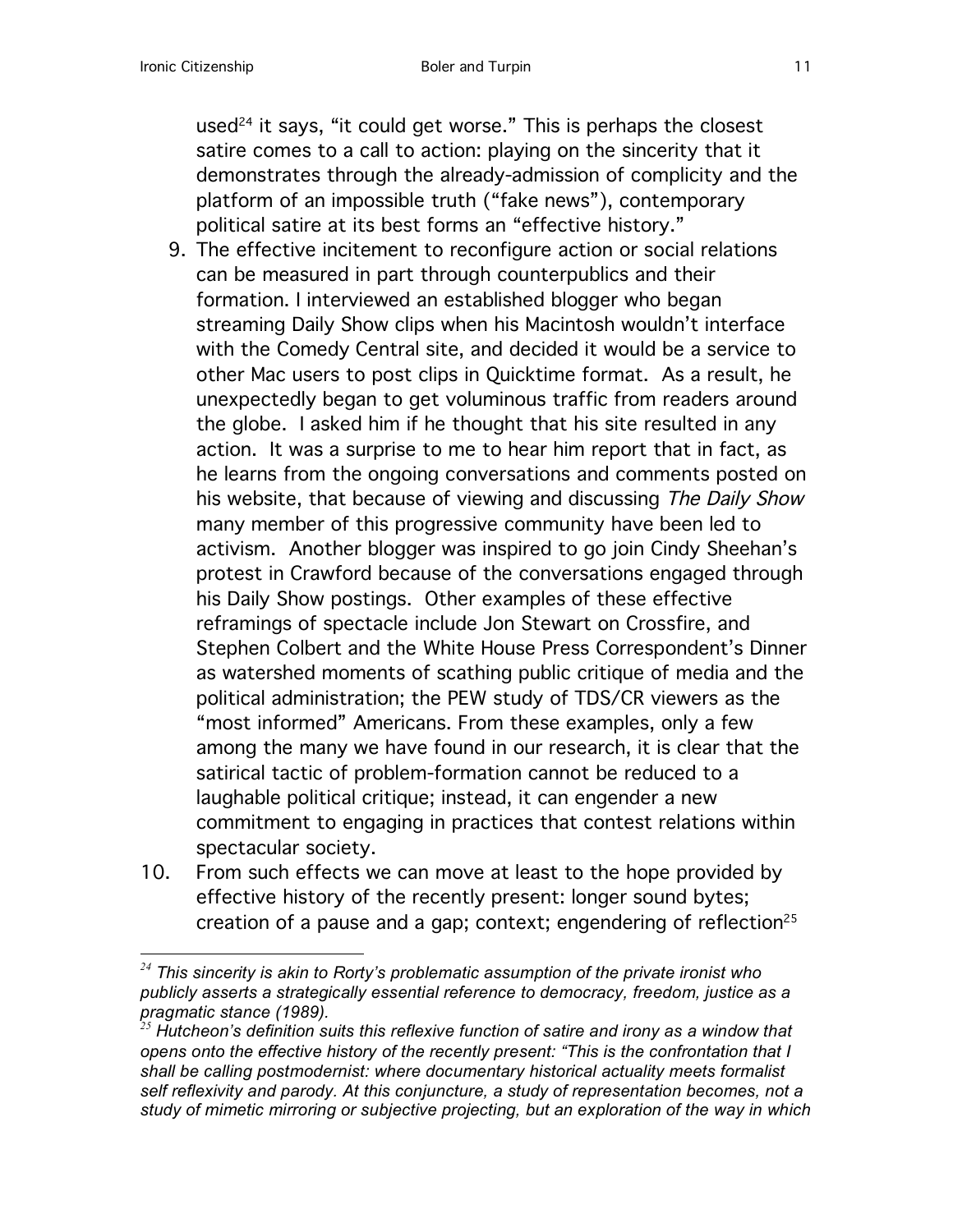as a practice that occurs as part of process of both watching and/or producing news/facts; creating a counterpublic or viral rhizomatic rupture in which the spectacle is revealed in new light through watershed moments of public and counterhegemonic critique. Through the offering of effective history, the spectacle's exhausting evacuation of history is channeled into mutated remix that creates conditions for different social relations within the contradictions of the spectacle.

Foucault argues for the importance of effective history, stating that this method of historical knowledge production "Deprives the self of the reassuring stability of life and nature, and it will not permit itself to be transported by a voiceless obstinacy toward a millennial ending. It will uproot its traditional foundations and relentlessly disrupt its pretended continuity. This is because knowledge is not made for understanding; it is made for cutting."26 If knowledge is made for cutting, we can see the development of political satire as a potent breach, break, or fracture in our spectacular mediascape that occasions a shift in our concepts of politics and truth that lingers after the punchline, beckoning us to reconsider the complexities that populate our daily lives and experience. Without giving up hope on solutions, we are encouraged, with often biting irony, to follow the empty square and complicate the discourses of the MSM.

Political satire cannot be dismissed simply as a medium complicit with the monstrous media power that sustains it because it is precisely this oftenstated complicity with power that makes the truth of the fake news so effective. Without any pretense to easy solutions, and without suggesting that turning away from our political realities will make them go away, an ironic citizenship can help engender new effective histories that allow us to better navigate the complexities of our own complicity within

*narratives and images structure how we see ourselves and how we construct our notions of self, in the present and the past." (1987: 7)*

*<sup>26</sup> Michel Foucault, Language, Counter-memory, Practice, translated by Donald F. Bouchard and Sherry Simon (Ithaca, New York: Cornell University Press), 1980, p.154, quoted in Stephen Turpin, "Interpellative Tautologies: A Critique of Hegel's Philosophy at the University of Berlin," MA Thesis, Department of Philosophy, Ottawa: University of Ottawa, 2005.*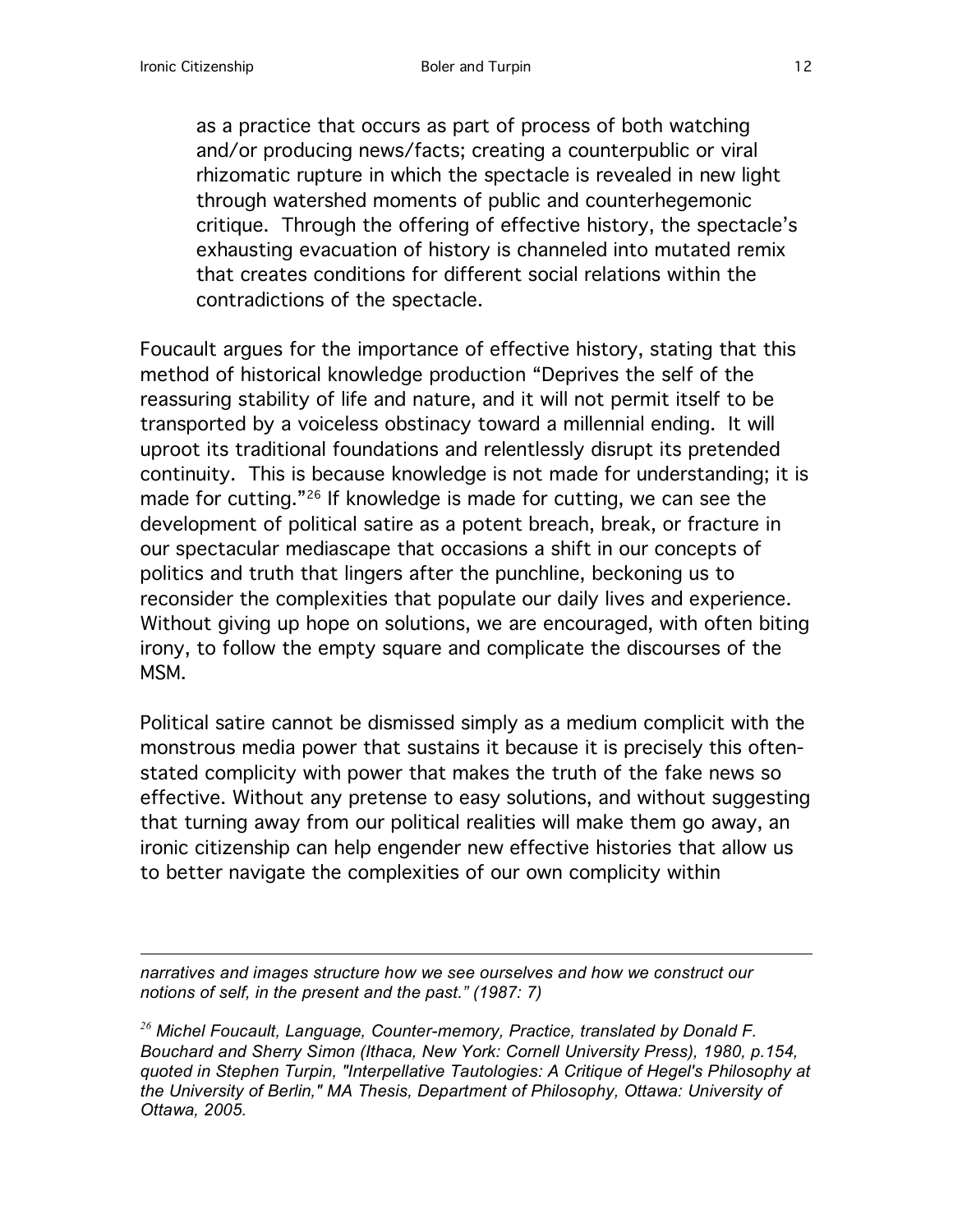spectacular society. In sum, perhaps the satirical cut of "truthiness"<sup>27</sup> is now a necessary tool for critique, since, as Foucault says, "Nothing is more inconsistent than a political regime which is indifferent to the truth; but nothing is more dangerous than a political system which pretends to prescribe the truth."28

## Works Cited

Colebrook, Claire. Irony: the New Critical Idiom, Routledge 2004. Debord, Guy. Society of the Spectacle. 1967. Michigan: red and Black.

Debord, Guy. Comments on Society of the Spectacle, Verso Press 1989/1998.

Deleuze, Gilles. "How do we recognize structuralism?" in The Two- fold Thought of Deleuze and Guattari, Charles J. Stivale (New York and London: Guilford Press, 1998), pp. 258-282.

Foucault, Michel. *Dits et Écrits II - 1976-1988* (Paris: Éditions Gallimard, 2001).

Foucault, Michel. Language, Counter-memory, Practice, translated by Donald F. Bouchard and Sherry Simon (Ithaca, New York: Cornell University Press), 1980.

Hutcheon, Linda. The Politics of Postmodernism. NY: Routledge, 1989.

Rorty, Richard. Contingency, Irony an Solidarity. Mass: Cambridge University Press. 1989.

Wark, MacKenzie. Virtual Geography, Indiana University Press 1994.

## Relevant Works

Boler, M. (Ed.) Media and Democracy: Tactics in Hard Times (forthcoming MIT Press 2008).

Boler, M. "Mediated Publics And The Crises Of Democracy," www.ovpes.org/2006/Boler.pdf

Boler, Megan. "The Transmission of Political Critique after 9/11: "A New Form of Desperation'?" M/C Journal 9.1 (2006). 03 May. 2006 http://journal.media-culture.org.au/0603/11-boler.php

 *<sup>27</sup> "Truthiness" was popularized through Stephen Colbert's invocation in 2005, making it one of the top words of the year in 2006. "Truthiness is meant to "describe things that a person claims to know intuitively, instinctively, or 'from the gut' without regard to evidence, logic, intellectual examination, or actual facts." (Wikipedia)*

*<sup>28</sup> Michel Foucault, Dits et Écrits II – 1976-1988 (Paris: Éditions Gallimard, 2001), p. 1497.*